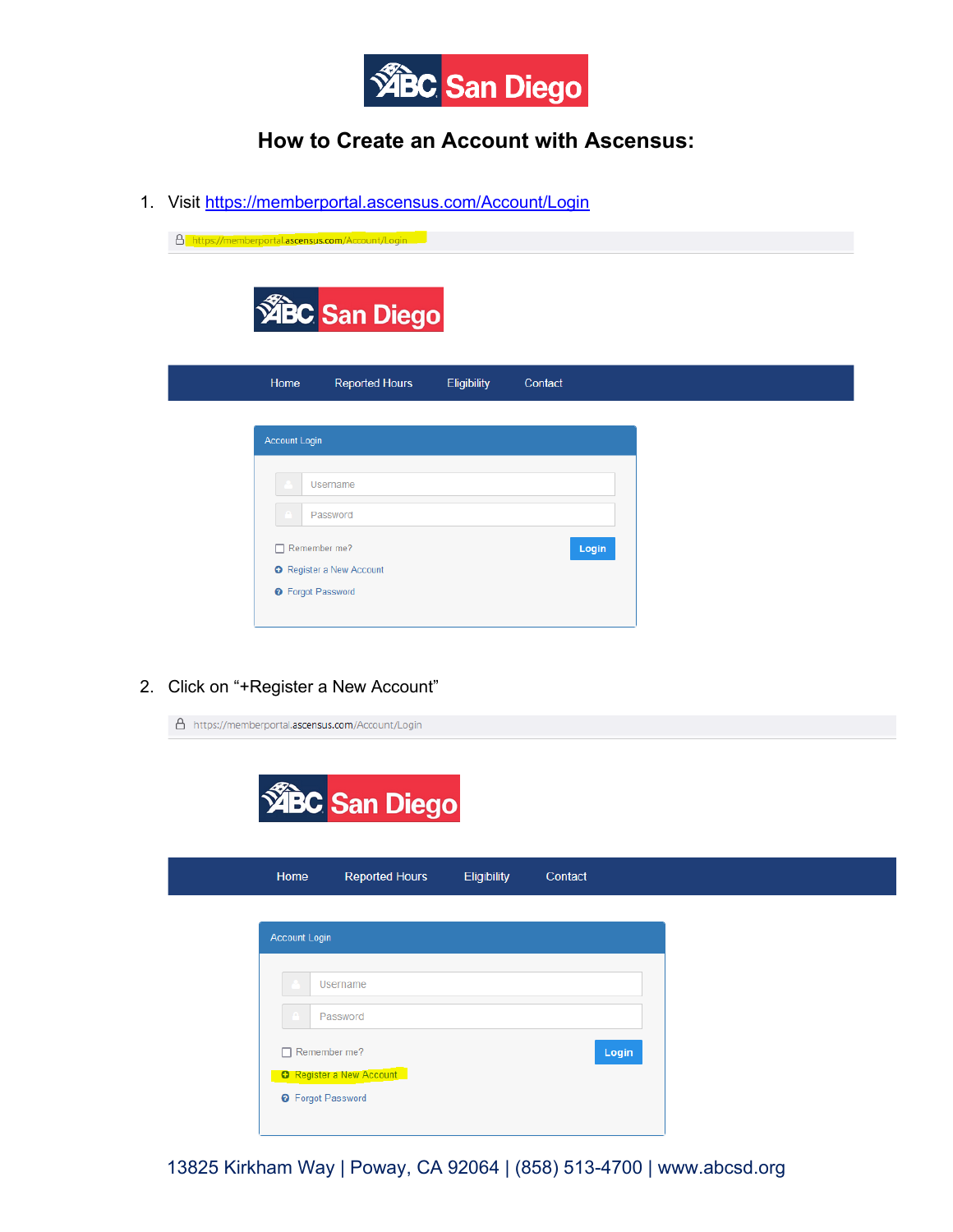

3. Click on "Register as a Participant"

| Home | <b>Reported Hours</b>              | <b>Eligibility</b> | Contact |
|------|------------------------------------|--------------------|---------|
|      |                                    |                    |         |
|      | Step One: Choose Your Account Type |                    |         |
|      |                                    |                    |         |
|      | <b>Participants</b>                |                    |         |
|      |                                    |                    |         |

4. Enter the last four digits of your Social Security Number

| Step Two: Verify Your Identity                                                                                      |                                                                                                                                         |
|---------------------------------------------------------------------------------------------------------------------|-----------------------------------------------------------------------------------------------------------------------------------------|
| <b>Personal Information</b><br>for any other purpose and will be transmitted across a secure, encrypted connection. | NOTICE: The following information is required in order to verify your identity during the account creation process. It will not be used |
| Last four of SSN                                                                                                    | Enter the last four digits of your Social Security Number.                                                                              |
| Date of Birth                                                                                                       | Enter your date of birth in the MM/DD/YYYY format.                                                                                      |
| Refresh<br>Input symbols<br>WARNING: It is a criminal offense to access the information of others.<br><b>Verify</b> |                                                                                                                                         |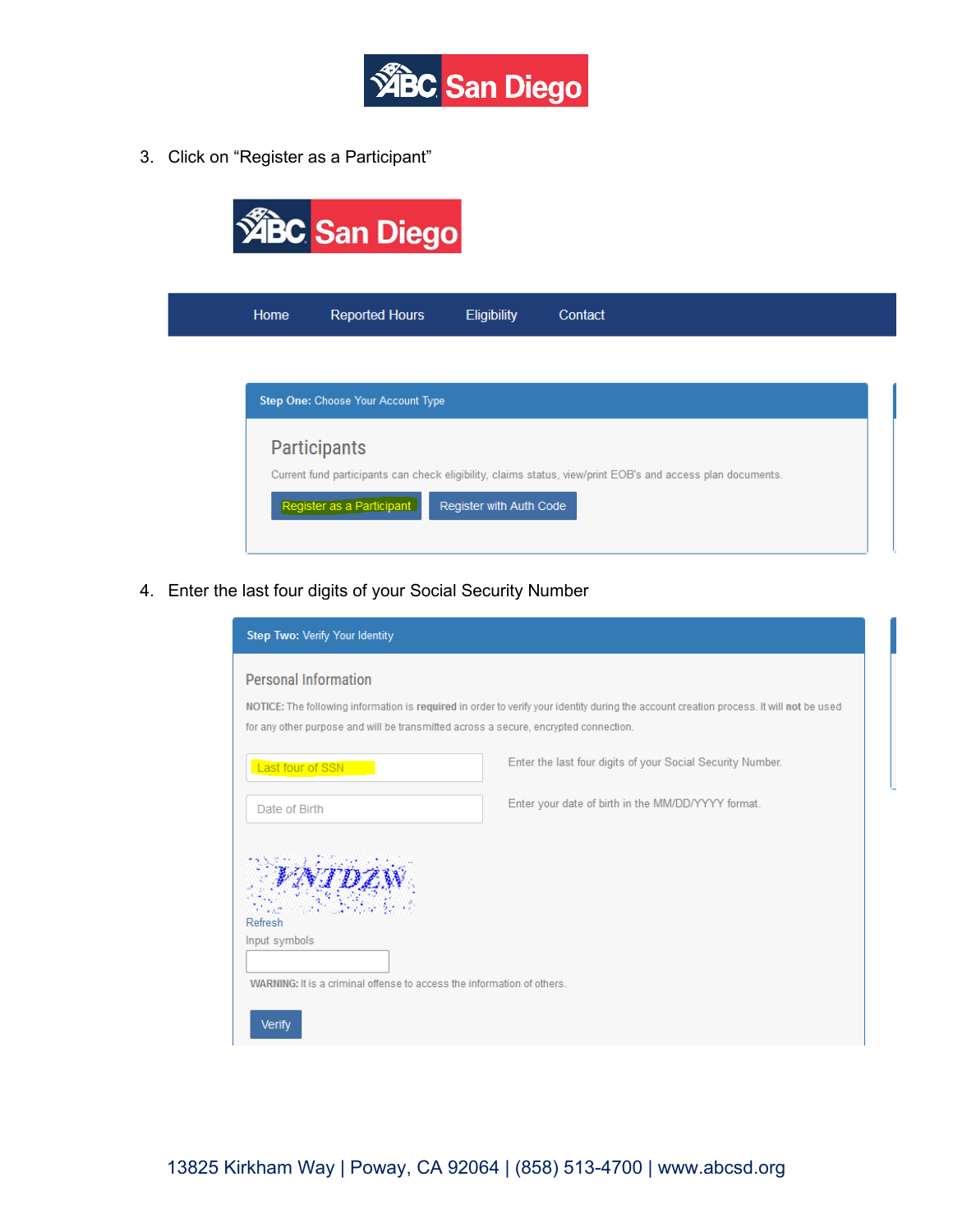

5. Enter your date of birth in the MM/DD/YYYY format.

| Step Two: Verify Your Identity                                                                                      |                                                                                                                                         |
|---------------------------------------------------------------------------------------------------------------------|-----------------------------------------------------------------------------------------------------------------------------------------|
| <b>Personal Information</b><br>for any other purpose and will be transmitted across a secure, encrypted connection. | NOTICE: The following information is required in order to verify your identity during the account creation process. It will not be used |
| Last four of SSN                                                                                                    | Enter the last four digits of your Social Security Number.                                                                              |
| Date of Birth                                                                                                       | Enter your date of birth in the MM/DD/YYYY format.                                                                                      |
| Refresh<br>Input symbols<br>WARNING: It is a criminal offense to access the information of others.                  |                                                                                                                                         |
| Verify                                                                                                              |                                                                                                                                         |

6. Enter the symbols that appears in blue. The below is an example. Please do not use the bottom blue symbols.

| Step Two: Verify Your Identity                                                       |                                                                                                                                         |
|--------------------------------------------------------------------------------------|-----------------------------------------------------------------------------------------------------------------------------------------|
| <b>Personal Information</b>                                                          |                                                                                                                                         |
| for any other purpose and will be transmitted across a secure, encrypted connection. | NOTICE: The following information is required in order to verify your identity during the account creation process. It will not be used |
| Last four of SSN                                                                     | Enter the last four digits of your Social Security Number.                                                                              |
| Date of Birth                                                                        | Enter your date of birth in the MM/DD/YYYY format.                                                                                      |
| Refresh<br>Input symbols                                                             |                                                                                                                                         |
| WARNING: It is a criminal offense to access the information of others.               |                                                                                                                                         |
| <b>Verify</b>                                                                        |                                                                                                                                         |

13825 Kirkham Way | Poway, CA 92064 | (858) 513-4700 | www.abcsd.org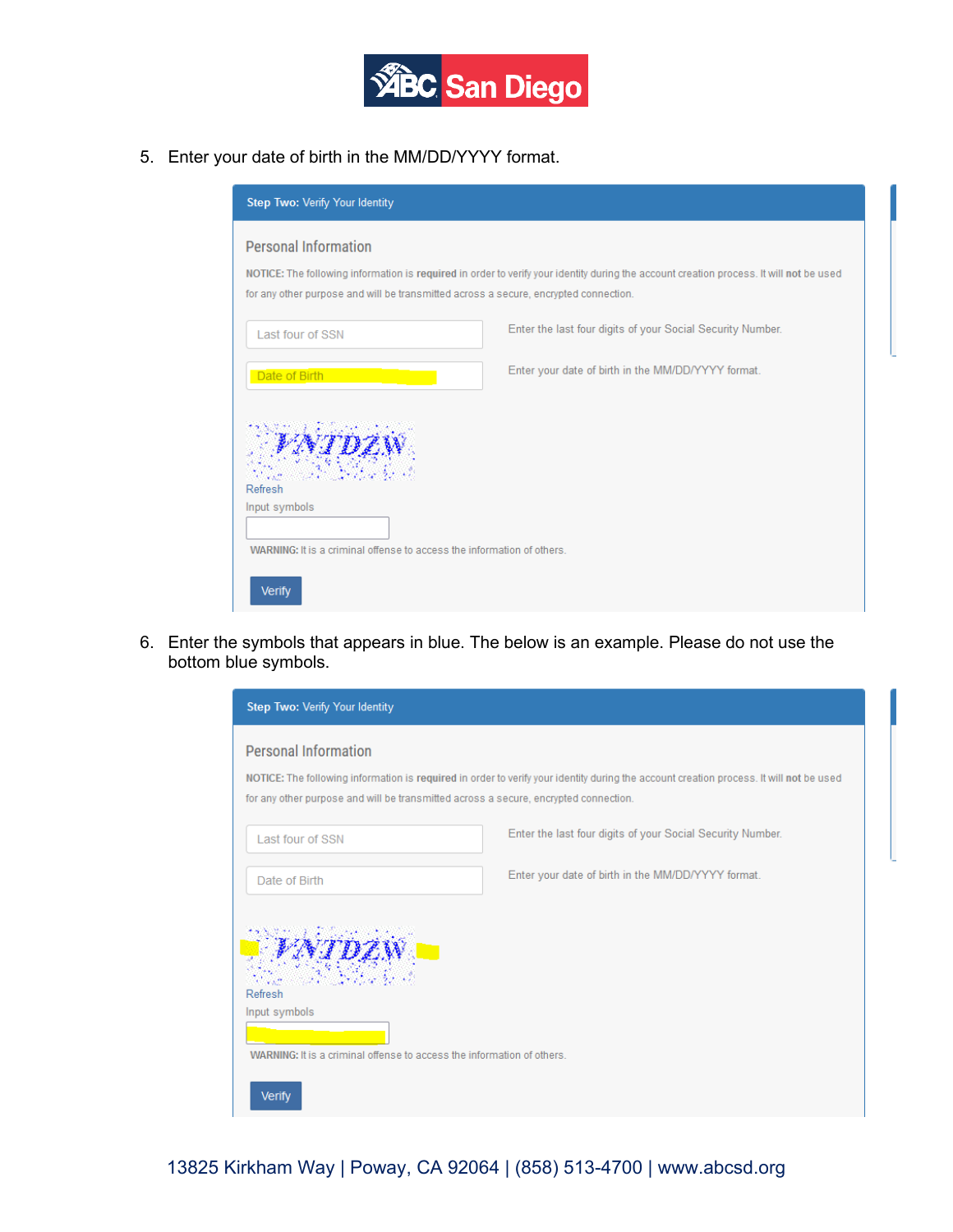

7. Create a unique username that you will use to login to your account.

| <b>Step Three: Setup Account</b>                               |                                                                                                                                |
|----------------------------------------------------------------|--------------------------------------------------------------------------------------------------------------------------------|
| <b>Account Details</b><br>the account details you set up here. | Your account will be confirmed once submitted with an email sent to the address provided below. Please be sure to make note of |
| <b>Username</b>                                                | Create a unique username that you will use to login to your account.                                                           |
| <b>Your Email Address</b>                                      | Your email will only be used to validate your registration and send<br>important messages like password change requests.       |
| Password                                                       | Must be at least 8 characters long and contain an uppercase,<br>lowercase, number and symbol.                                  |
| <b>Confirm Password</b>                                        | Confirm the password you created above.                                                                                        |
| Register                                                       |                                                                                                                                |

## 8. Enter your email address

| <b>Step Three: Setup Account</b>                               |                                                                                                                                |
|----------------------------------------------------------------|--------------------------------------------------------------------------------------------------------------------------------|
| <b>Account Details</b><br>the account details you set up here. | Your account will be confirmed once submitted with an email sent to the address provided below. Please be sure to make note of |
| Username                                                       | Create a unique username that you will use to login to your account.                                                           |
| Your Email Address                                             | Your email will only be used to validate your registration and send<br>important messages like password change requests.       |
| Password                                                       | Must be at least 8 characters long and contain an uppercase,<br>lowercase, number and symbol.                                  |
| <b>Confirm Password</b>                                        | Confirm the password you created above.                                                                                        |
| Register                                                       |                                                                                                                                |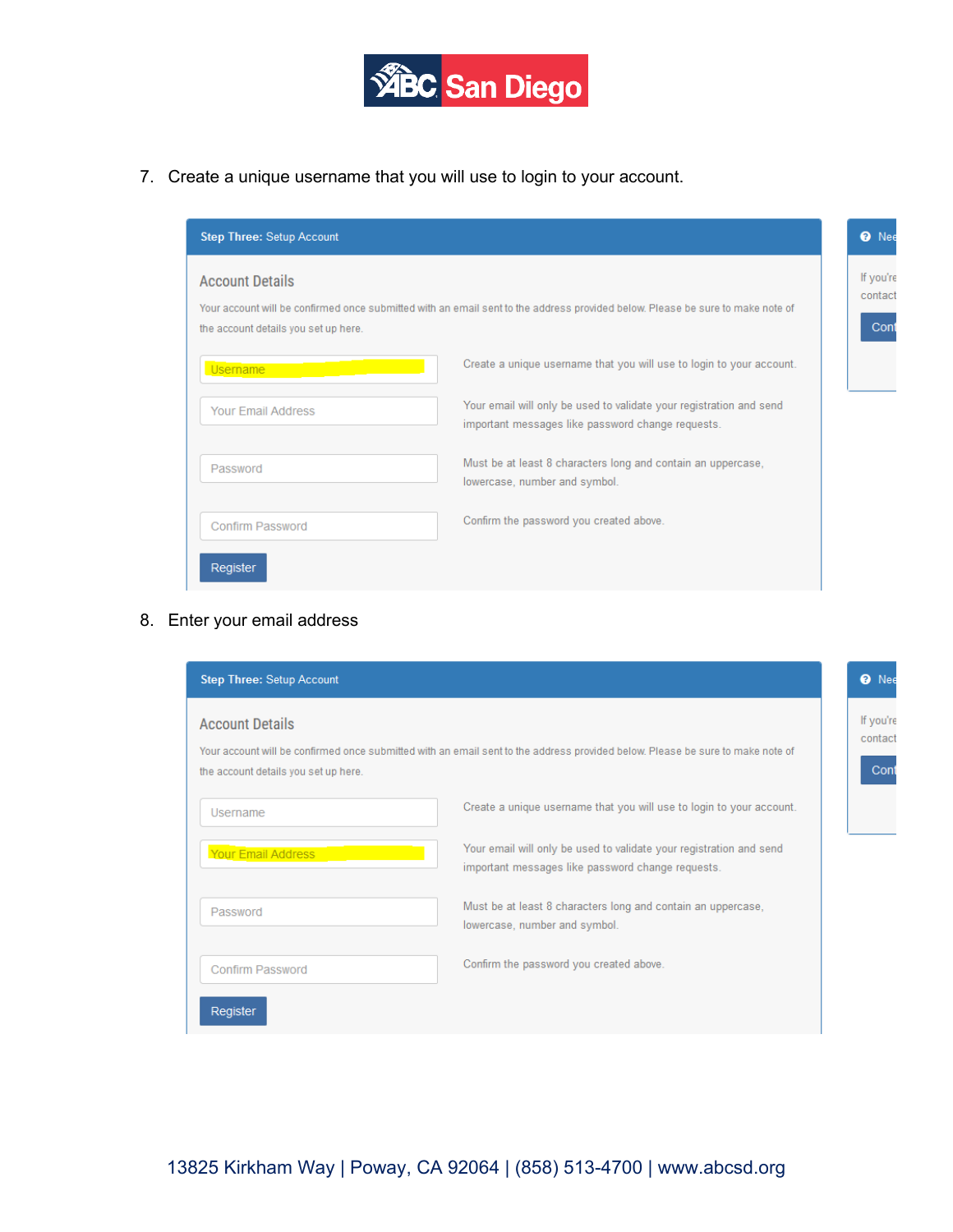

*9.* Enter a password that you can remember and confirm your password. Must be at least 8 characters long and contain an uppercase, lowercase, number, and symbol. *Please be sure to write it down somewhere safe.*

| <b>Step Three: Setup Account</b>                               |                                                                                                                                | <b>O</b> Nee                 |
|----------------------------------------------------------------|--------------------------------------------------------------------------------------------------------------------------------|------------------------------|
| <b>Account Details</b><br>the account details you set up here. | Your account will be confirmed once submitted with an email sent to the address provided below. Please be sure to make note of | If you're<br>contact<br>Cont |
| Username                                                       | Create a unique username that you will use to login to your account.                                                           |                              |
| <b>Your Email Address</b>                                      | Your email will only be used to validate your registration and send<br>important messages like password change requests.       |                              |
| Password                                                       | Must be at least 8 characters long and contain an uppercase,<br>lowercase, number and symbol.                                  |                              |
| <b>Confirm Password</b>                                        | Confirm the password you created above.                                                                                        |                              |
| Register                                                       |                                                                                                                                |                              |

## 10. Click "Register"

| <b>Account Details</b>               |                                                                                                                                |
|--------------------------------------|--------------------------------------------------------------------------------------------------------------------------------|
| the account details you set up here. | Your account will be confirmed once submitted with an email sent to the address provided below. Please be sure to make note of |
| Username                             | Create a unique username that you will use to login to your account.                                                           |
| <b>Your Email Address</b>            | Your email will only be used to validate your registration and send<br>important messages like password change requests.       |
| Password                             | Must be at least 8 characters long and contain an uppercase,<br>lowercase, number and symbol.                                  |
| <b>Confirm Password</b>              | Confirm the password you created above.                                                                                        |

11. Please check your email to confirm your email address and complete registration.